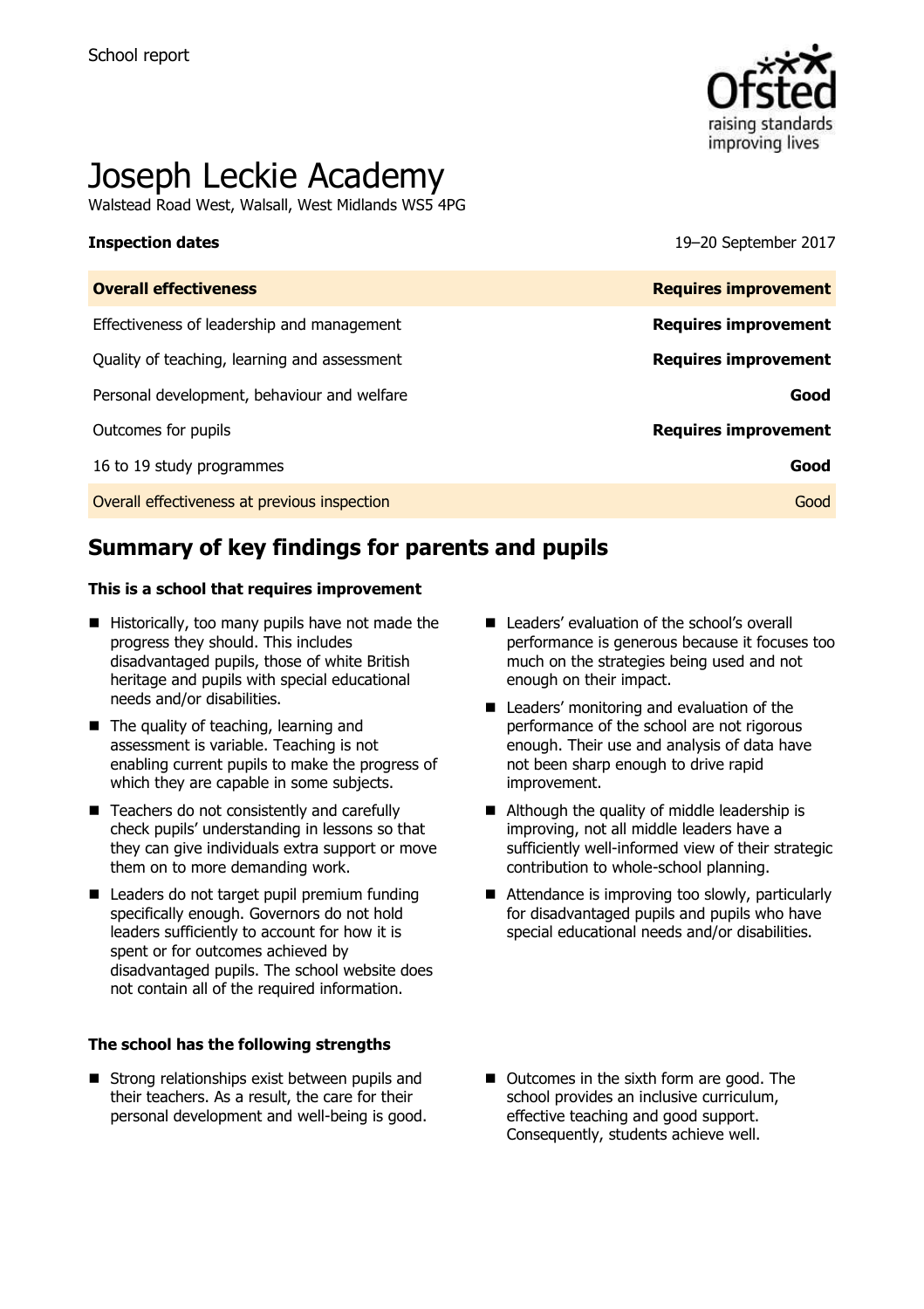

# **Full report**

### **What does the school need to do to improve further?**

- Improve the quality of teaching and learning so that all pupils, particularly those that are disadvantaged pupils, have special educational needs and/or disabilities or are White British make good or better progress by:
	- improving the level of challenge in lessons, so that all pupils are fully engaged in learning and make the progress they should from their starting points
	- improving the quality of questioning so that it is used more widely to stretch pupils and to encourage them to think more deeply and develop their oral skills
	- effectively building on the very good practice that already exists in the school.
- **IMPROVE OUTCOMES for disadvantaged pupils by ensuring that:** 
	- senior leaders and governors have specific targeted plans for the spending of pupil premium funding
	- pupil premium reports to governors indicate the impact of specific activities on the outcomes achieved for disadvantaged pupils
	- progress of disadvantaged pupils is tracked more rigorously so that leaders can evaluate the impact of strategies employed for specific pupils.
- Improve self-evaluation and monitoring procedures to ensure that:
	- there is systematic evaluation of the impact of leaders' actions, particularly to secure sustained improvement in outcomes and attendance
	- external partners and agencies involved in school improvement provide objective and accurate evaluations of the standards achieved in the school
	- all leaders have a clear understanding of how well pupils are achieving from their different starting points, including disadvantaged pupils and those with special educational needs and/or disabilities
	- all leaders have a clear understanding of how to use assessment information effectively to further improve teaching, learning, assessment and strategic planning
	- all of the required information is published on the school's website, in particular information about pupil premium funding and its impact and governance
	- ensuring that governors have an accurate understanding of the school's performance so that they can take urgent and effective action to remedy weaknesses.

An external review of governance and an external review of the school's use of the pupil premium should be undertaken in order to assess how these aspects of leadership and management may be improved.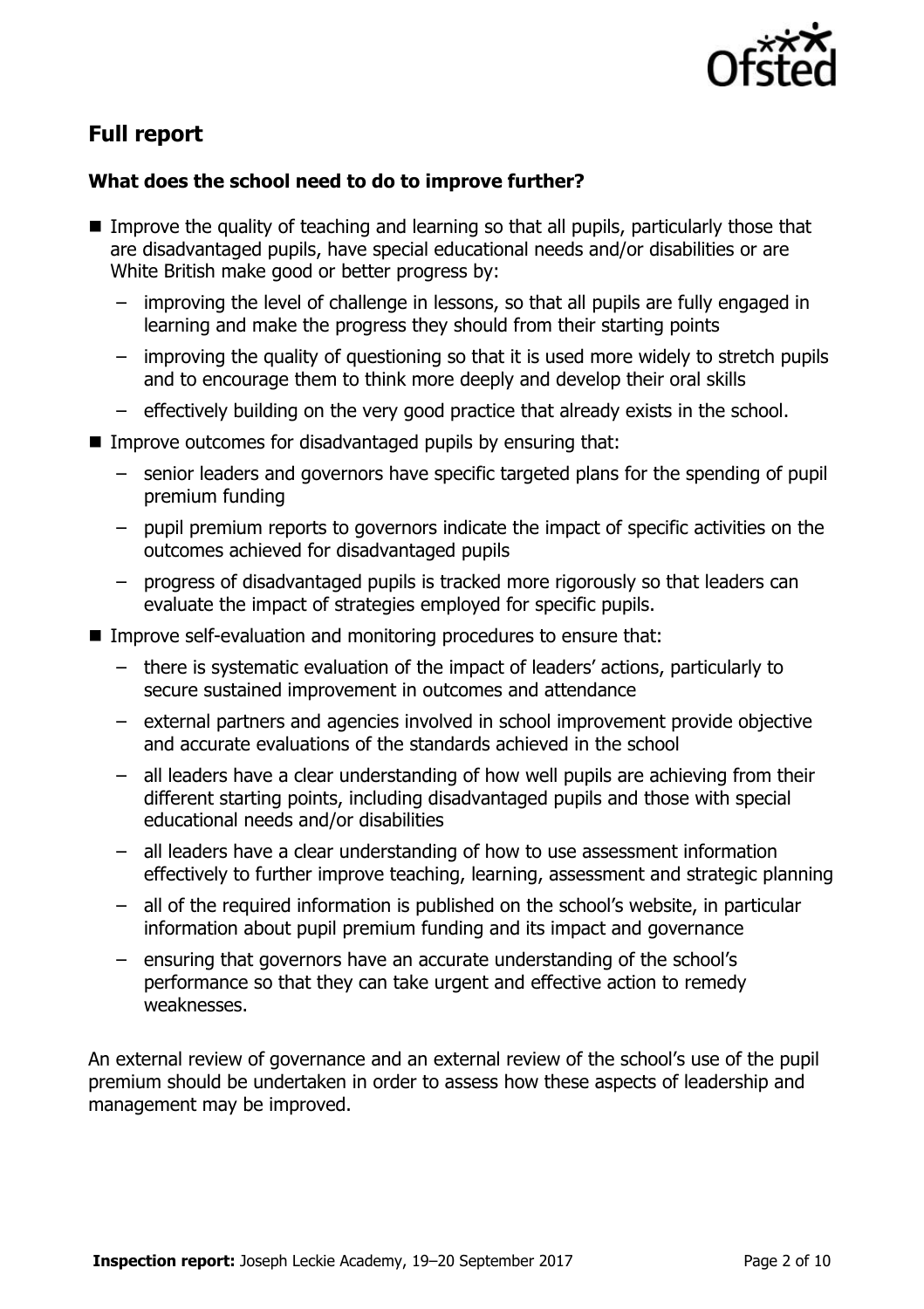

# **Inspection judgements**

#### **Effectiveness of leadership and management Requires improvement**

- Despite the ambition leaders have for pupils, particularly in key stages 3 and 4, their actions have not brought about sufficiently rapid improvement in outcomes particularly in modern foreign languages, science and for disadvantaged pupils, those that are White British and pupils with special educational needs and/or disabilities.
- Leaders have a generous view of the overall performance of the school because they focus on the strategies and actions taken rather than on their impact. As a result, inconsistencies in the quality of teaching and the underachievement of specific groups of pupils have not been properly identified and therefore have not been tackled with sufficient urgency or rigour.
- Leadership and management of teaching and learning lack a clear vision and plan for developing teaching and learning across the whole school. A detailed monitoring schedule is in place to evaluate the quality of teaching and learning but the system does not focus enough on the effectiveness of teaching over time and accelerating pupils' learning quickly enough.
- Arrangements for tracking the progress made by different groups of pupils are insufficiently robust. They do not give a clear enough picture of how well pupils are doing for leaders and governors to evaluate what current progress is like.
- The use of pupil premium funding lacks strategic direction. Strategies to improve outcomes for disadvantaged pupils are known but they are not being implemented with sufficient rigour. Plans and reports are not precise enough about the impact and intended impact of funding on pupils' performance.
- $\blacksquare$  Staffing issues have had a negative impact on the performance in some subjects, particularly in English and science. These departments are now fully staffed.
- Middle leaders now play a more effective role in driving improvement. However, there are inconsistencies in practice and in the outcomes of their work. Not all middle leaders have a clear strategic view of their own subject departments and priorities for improvement or how their roles and responsibilities continue to improve whole-school performance.
- Systems for managing the performance of staff are well organised and ensure that all teachers are held to account for developing the quality of their teaching, and for making sure that the pupils they teach make good progress. Those staff who do not meet leaders' expectations are given clear plans and timelines to improve their practice.
- **Professional development opportunities are improving through links with local teaching** schools. Newly qualified teachers are very positive about the support that they receive from school leaders and its impact on their confidence in the classroom.
- The curriculum is broad and balanced and provides pupils with appropriate opportunities to make at least average progress academically. Good attention is paid to developing pupils' personal development through a range of extra-curricular activities and opportunities. The strong focus on personal, social and health-related activities,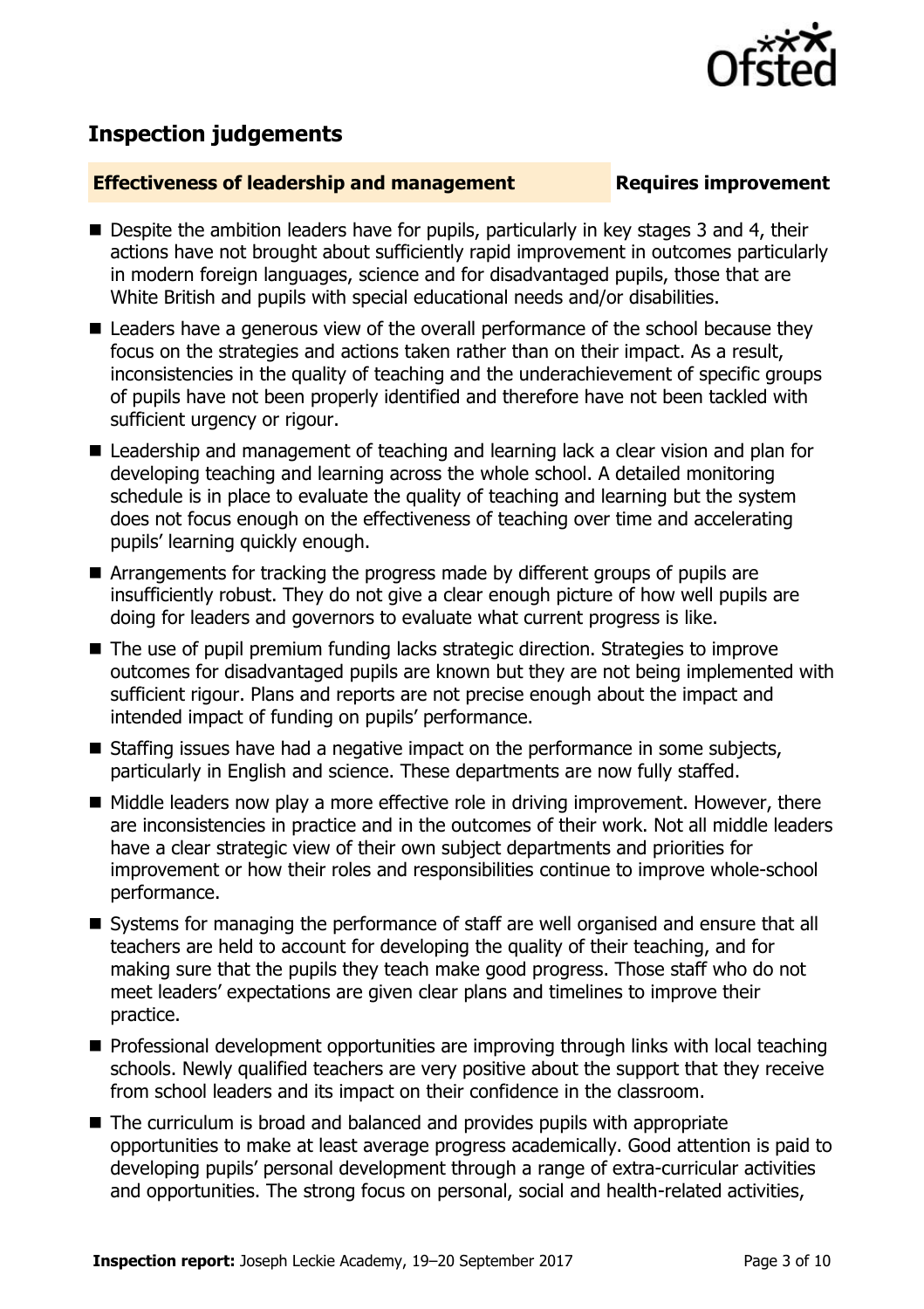

including effective careers advice and guidance, means that pupils are well informed about a range of issues that enable them to keep themselves safe from harm. Good support is provided for pupils' spiritual, moral, social and cultural development, and the way in which British values are threaded through the curriculum encourages pupils to be respectful and tolerant of others.

■ There is a real sense of community about the school. This is reflected in the positive relationships between pupils, sixth-formers and staff at all levels.

### **Governance of the school**

- Governors have a sound view of some of the strengths and weaknesses in the school. However, they have an overgenerous view of the school's overall effectiveness because they have not held leaders sufficiently to account for outcomes in modern foreign languages, for disadvantaged pupils, those who are White British and pupils with special educational needs and/or disabilities.
	- Governors do not sufficiently hold leaders to account for the impact of pupil premium funding. They have not ensured that the school website contains all of the necessary statutory information.
	- The governing body suitably fulfils its statutory duties relating to safeguarding. Governors ensure that the relevant policies, checks and training are in place so that pupils are kept safe. They demonstrate a good commitment to ensuring that pupils are well prepared for life in modern Britain.

### **Safeguarding**

- The arrangements for safeguarding are effective.
- Appropriate child protection training has been undertaken, including training in the 'Prevent' duty.
- Staff receive effective and up-to-date training on safeguarding. Leaders treat safeguarding as a priority.
- The designated team for safeguarding is knowledgeable and tenacious in pursuing actions in a timely and decisive manner to ensure that pupils and sixth-form students are kept safe. Procedures are meticulously followed when safeguarding allegations have been made.

### **Quality of teaching, learning and assessment Requires improvement**

- The quality of teaching overall is variable. Too much teaching fails to enable pupils to make the progress of which they are capable.
- Where teaching is weaker, it exhibits some of the following characteristics: planning that does not always take into account the needs of pupils' different starting points; a lack of challenge for pupils of different abilities; and teachers' questioning that does not always extend or check on understanding effectively.
- The good practice in teaching that is evident is some subjects is not routinely shared.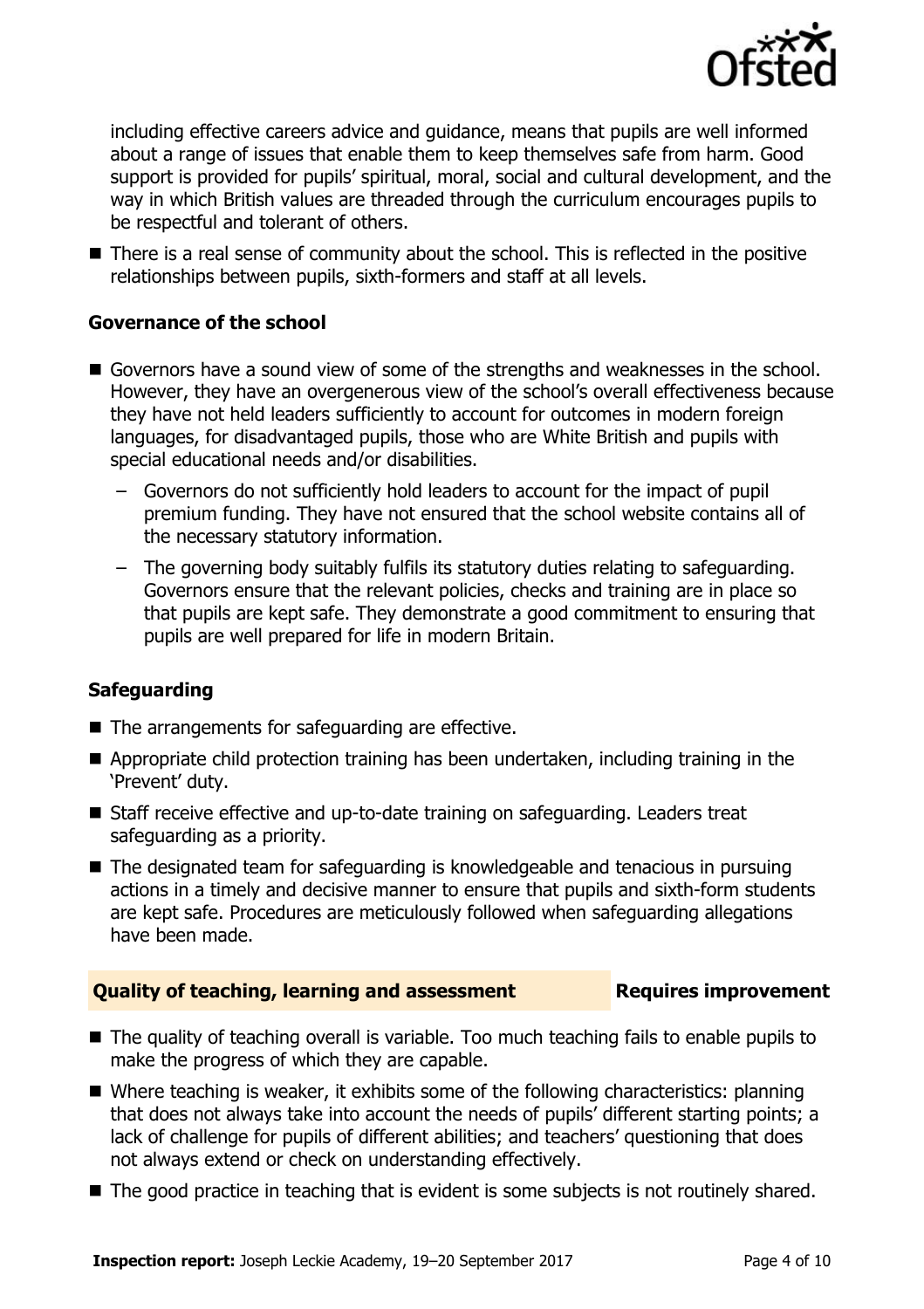

- Most teachers have good subject knowledge. Expectations about presentation in pupils' books are high. This said, assessment information is not always used effectively to ensure that work is properly matched to pupils' capabilities.
- Teaching assistants provide suitable support for lower-ability pupils and those who have special educational needs and/or disabilities in class to ensure that individuals achieve lesson objectives.
- Teachers take the opportunity, where possible, to promote literacy and numeracy across the curriculum. In a Year 7 history lesson, inspectors observed a paired reading exercise where one pupil read from the resource available and the other pupil had to summarise their understanding of the text.

#### **Personal development, behaviour and welfare Good**

#### **Personal development and welfare**

- The school's work to promote pupils' personal development and welfare is good.
- Most pupils are confident young people. They show respect for others and have positive attitudes to their learning.
- Independent careers advice and quidance provided internally enable pupils and sixthform students to make appropriate choices about the next steps in their education.
- Lessons in personal development and a programme of assemblies and visiting speakers help pupils to understand how to stay safe and healthy. Inspectors saw how pupils engage thoughtfully and maturely during a Year 9 assembly.
- The school's records show that when incidents of bullying do occur, these are dealt with swiftly and effectively. Pupils support this view.

### **Behaviour**

- $\blacksquare$  The behaviour of pupils is good.
- **Pupils behave well in lessons, at break and lunchtime and as they move around the** buildings. Pupils are friendly, polite and courteous to each other and to adults.
- An overwhelming majority of parents who responded to Parent View agree that the school makes sure that pupils are well behaved.
- **Pupils are punctual to school and to lessons. Attendance is improving because of the** impact of appropriate rewards and follow-up work by external agencies and the school. School leaders are aware that this improvement needs to be sustained for disadvantaged pupils and for pupils with special educational needs and/or disabilities.

### **Outcomes for pupils Requires improvement**

■ Pupils enter the school with attainment that is below national standards. A significant proportion do not have any prior attainment. While the overall progress made by pupils is broadly average, this does mask significant underachievement for specific groups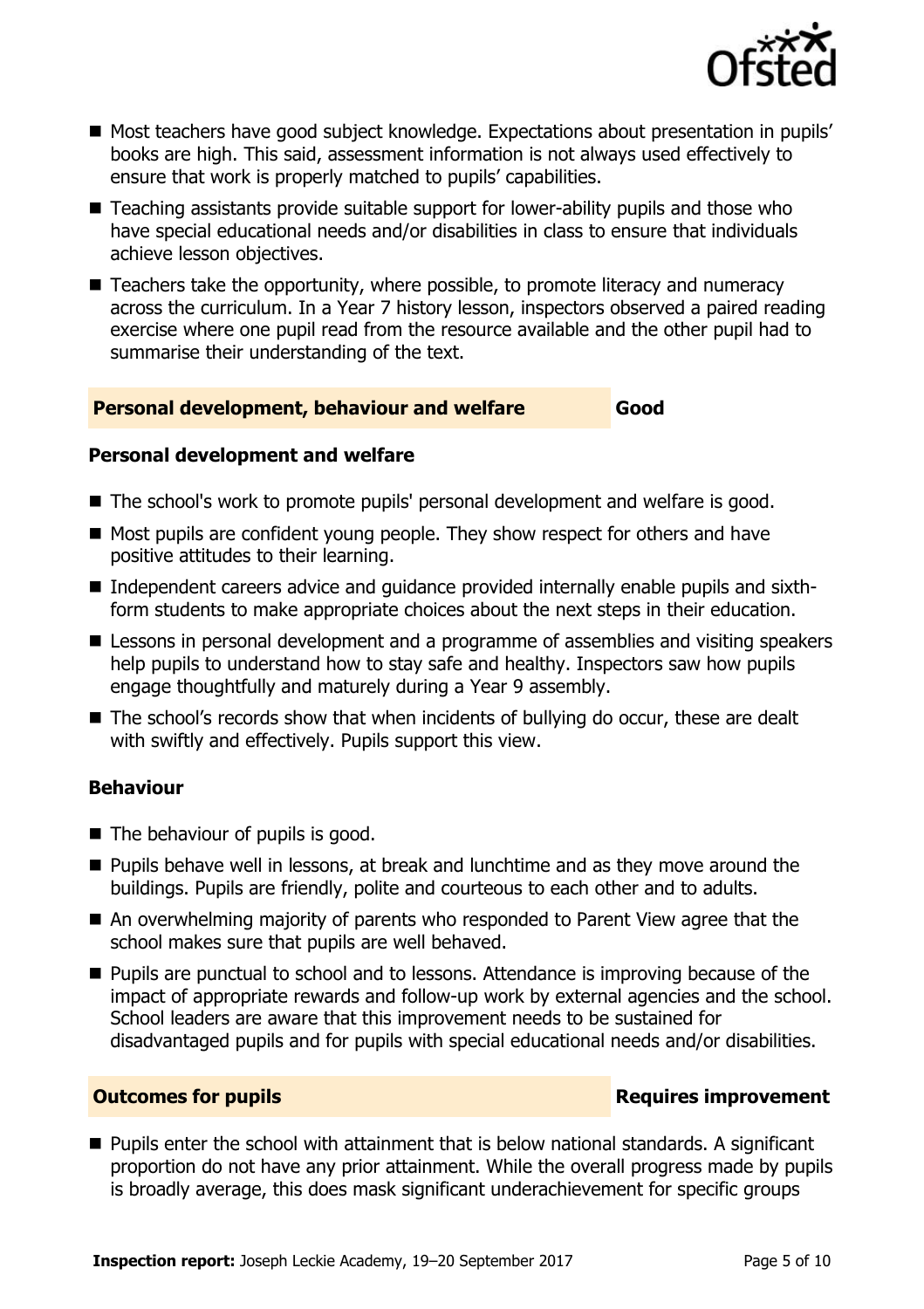

including disadvantaged pupils, White British pupils and pupils with special educational needs and/or disabilities.

- Outcomes have been weak in modern foreign languages for the last three years.
- The school also shared data with inspectors from 2017 examinations that indicated attainment in geography and science were weaker than in previous years. While progress in science appeared to have improved in 2016, this was down to large numbers of pupils not being entered for GCSE additional science. Outcomes over time in science are, therefore, weak.
- Arrangements for tracking the progress made by different groups of pupils are insufficiently robust. School data, shared with inspectors, does not give a consistent overview of how well pupils are doing for leaders and governors to evaluate what current progress is like. School leaders' analysis is that gains are being made, particularly lower down the school. Progress seen in books during lessons would support this.
- Data provided by the school during the inspection shows that, in 2017, the percentage of pupils achieving a GCSE grade 4 in English and mathematics is higher than the percentage of pupils who achieved a grade C in both subjects in 2016.

| 16 to 19 study programmes | Good |
|---------------------------|------|
|---------------------------|------|

- Leaders are ambitious to see the sixth form continue to improve. An inclusive entry policy sees students joining the sixth form with a range of attainment.
- Achievement in the sixth form is good. This is because teaching is effective in the sixth form and better than in Years 7–11.
- Attendance, punctuality, behaviour and attitude to learning are all excellent in the sixth form. Students enjoy their studies. They are mature and appreciate the opportunities that the school provides for them.
- All students who join the sixth form without having secured GCSEs in English and mathematics at grades A\* to C are expected to study towards improving their grade. The structured programme ensures that students are supported effectively and this leads to good outcomes in both subjects.
- A broad range of academic and vocational options are offered in the sixth form. Effective careers advice and guidance ensures that students take subjects that are well matched to their ability and aspirations. High-quality support means that most complete the courses they start in Year 12.
- Leaders provide a comprehensive enrichment programme to ensure that students receive a well-rounded education and preparation for working life. They know how to live safe and healthy lifestyles because they understand the risks they might face otherwise.
- All requirements of the 16 to 19 study programmes are met.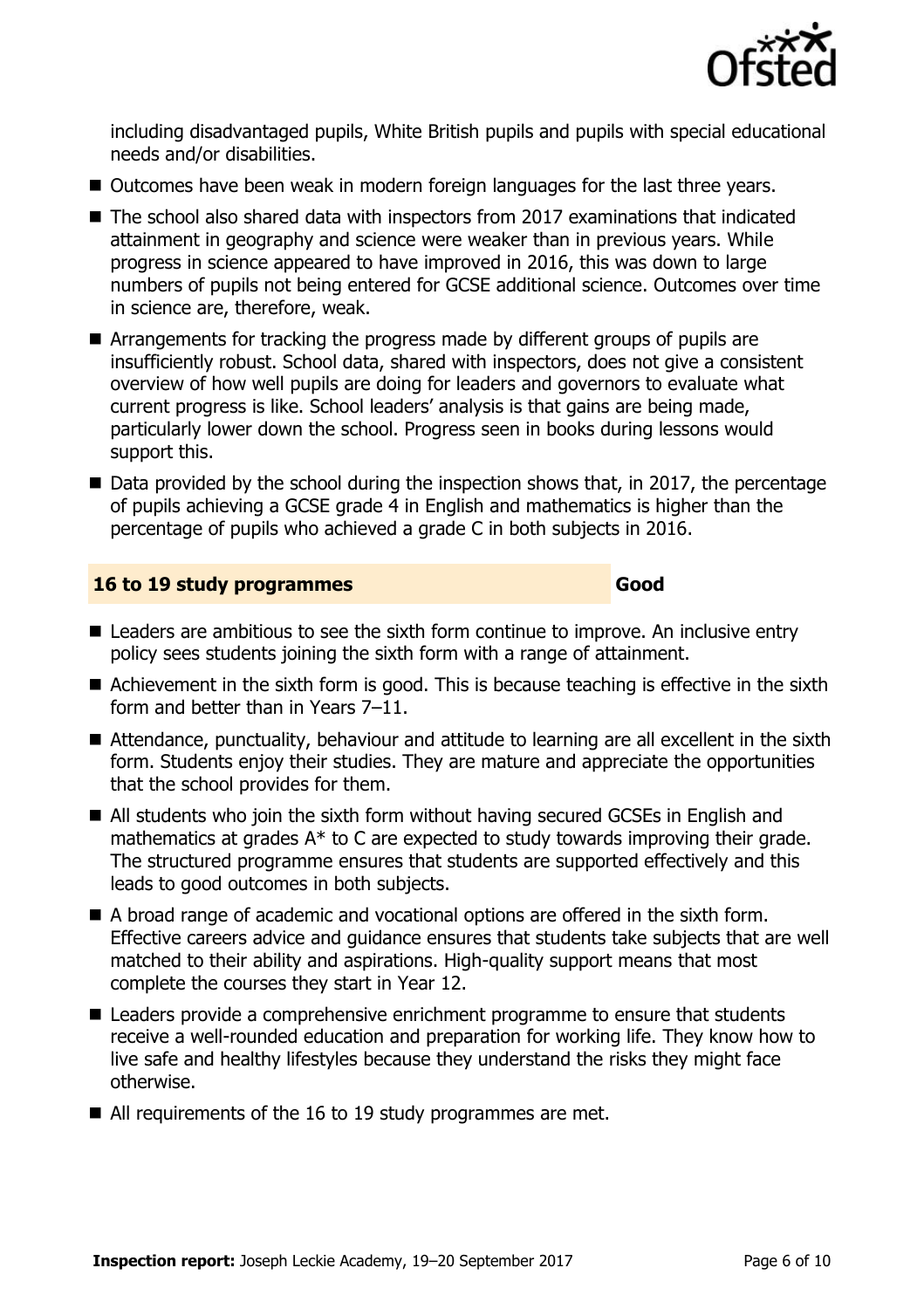

# **School details**

| Unique reference number | 137830   |
|-------------------------|----------|
| Local authority         | Walsall  |
| Inspection number       | 10032771 |

This inspection was carried out under section 8 of the Education Act 2005. The inspection was also deemed a section 5 inspection under the same Act.

| Type of school                                           | Secondary                         |
|----------------------------------------------------------|-----------------------------------|
| School category                                          | Academy converter                 |
| Age range of pupils                                      | 11 to 18                          |
| Gender of pupils                                         | Mixed                             |
| Gender of pupils in 16 to 19 study<br>programmes         | Mixed                             |
| Number of pupils on the school roll                      | 1317                              |
| Of which, number on roll in 16 to 19 study<br>programmes | 228                               |
| Appropriate authority                                    | Board of trustees                 |
| Chair                                                    | Mr Matloob Hussain                |
| Principal                                                | Mr Keith Whittlestone             |
| Telephone number                                         | 01922 721 071                     |
| Website                                                  | www.josephleckieacademy.co.uk/    |
| <b>Email address</b>                                     | postbox@josephleckieacademy.co.uk |
| Date of previous inspection                              | 24-25 April 2013                  |

### **Information about this school**

- The school does not meet requirements on the publication of information about pupil premium funding and governance.
- The school does not comply with Department for Education guidance on what academies should publish on their website about pupil premium funding and governance.
- **Joseph Leckie Academy converted to become an academy school on 1 February 2012.**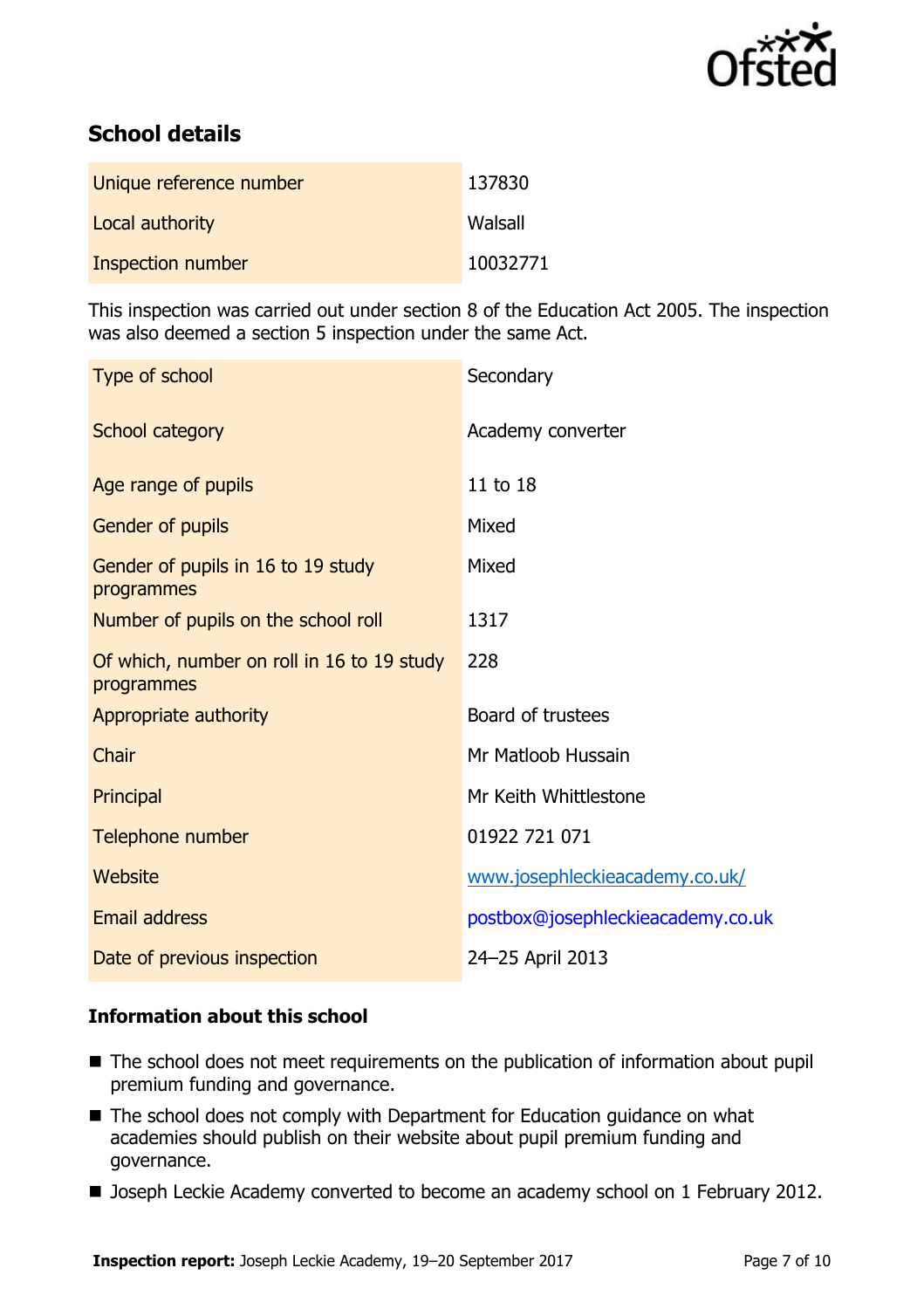

- The school is larger than the average-sized secondary school.
- The school does not use alternative provision.
- The percentage of pupils who are known to be eligible for free school meals is significantly above the national average.
- Most pupils are from minority ethnic groups.
- Most pupils' first language is not or believed not to be English.
- The percentage of pupils with a statement or education, health and care plan is below average.
- The school meets the current government floor standards.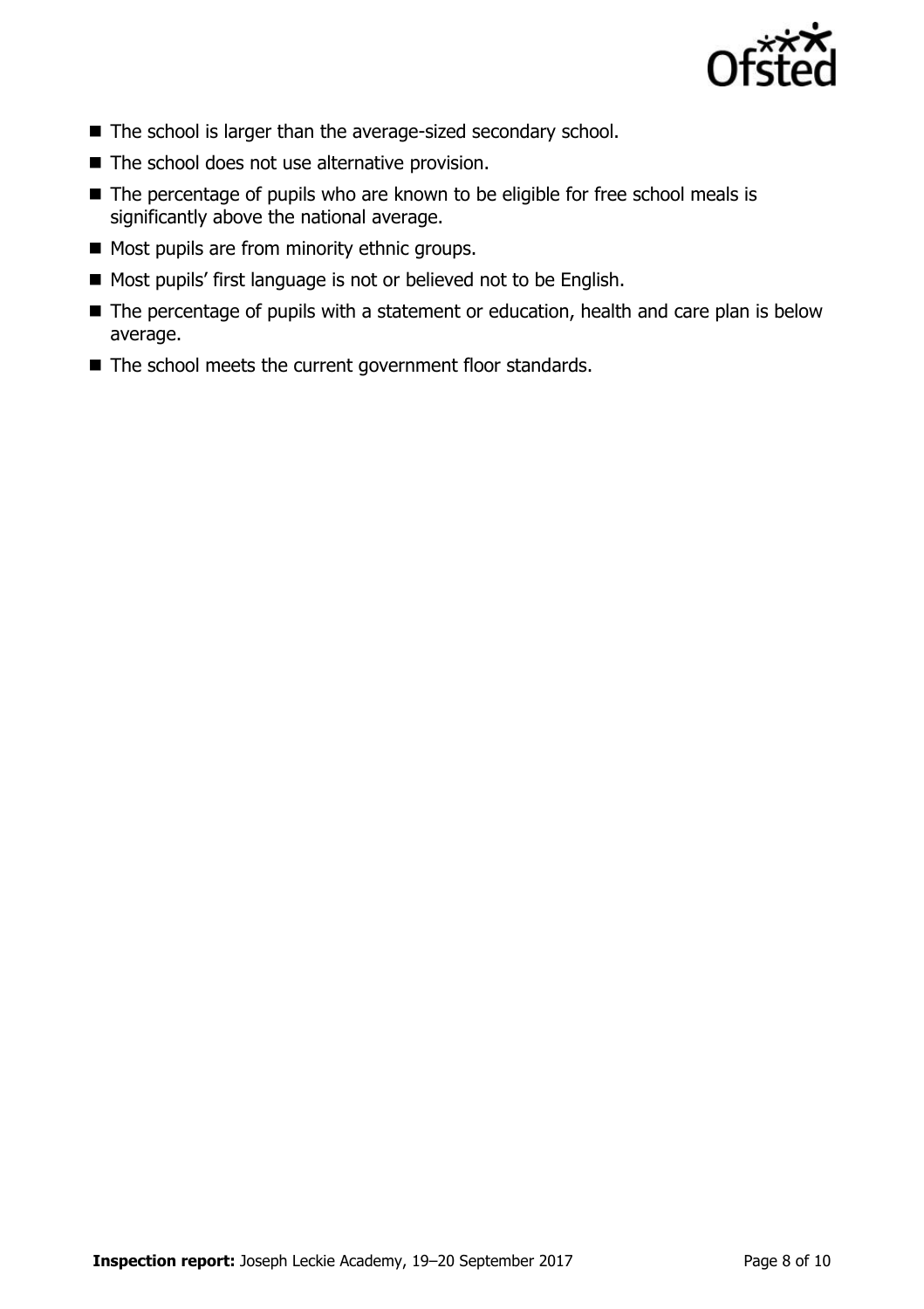

# **Information about this inspection**

- Inspectors observed learning in lessons and some of these observations were conducted jointly with senior and middle leaders.
- Inspectors talked to pupils about their learning and their attitudes to and opinions about school, including teaching, behaviour and safety. Inspectors observed pupils at break and lunchtime and as they moved around the school.
- Inspectors considered 48 responses to Ofsted's online questionnaire, Parent View, as well as the school's own surveys and questionnaires.
- Meetings were held with the principal, senior leaders, other leaders and newly qualified teachers. The lead inspector met with representatives from the school's governing body.
- Inspectors scrutinised several documents including the school's self-evaluation, its development plan, minutes of governing body meetings and school records about attendance, attainment and progress.
- Inspectors scrutinised the school's policies and procedures related to safeguarding and pupil support and welfare, including child protection records, attendance procedures and risk assessments.

### **Inspection team**

| Richard Gill, lead inspector | Ofsted Inspector |
|------------------------------|------------------|
| <b>Tim Bassett</b>           | Ofsted Inspector |
| <b>Mark Henshaw</b>          | Ofsted Inspector |
| <b>Rob Steed</b>             | Ofsted Inspector |
| <b>Bernice Astling</b>       | Ofsted Inspector |
| Louise Blackburn             | Ofsted Inspector |